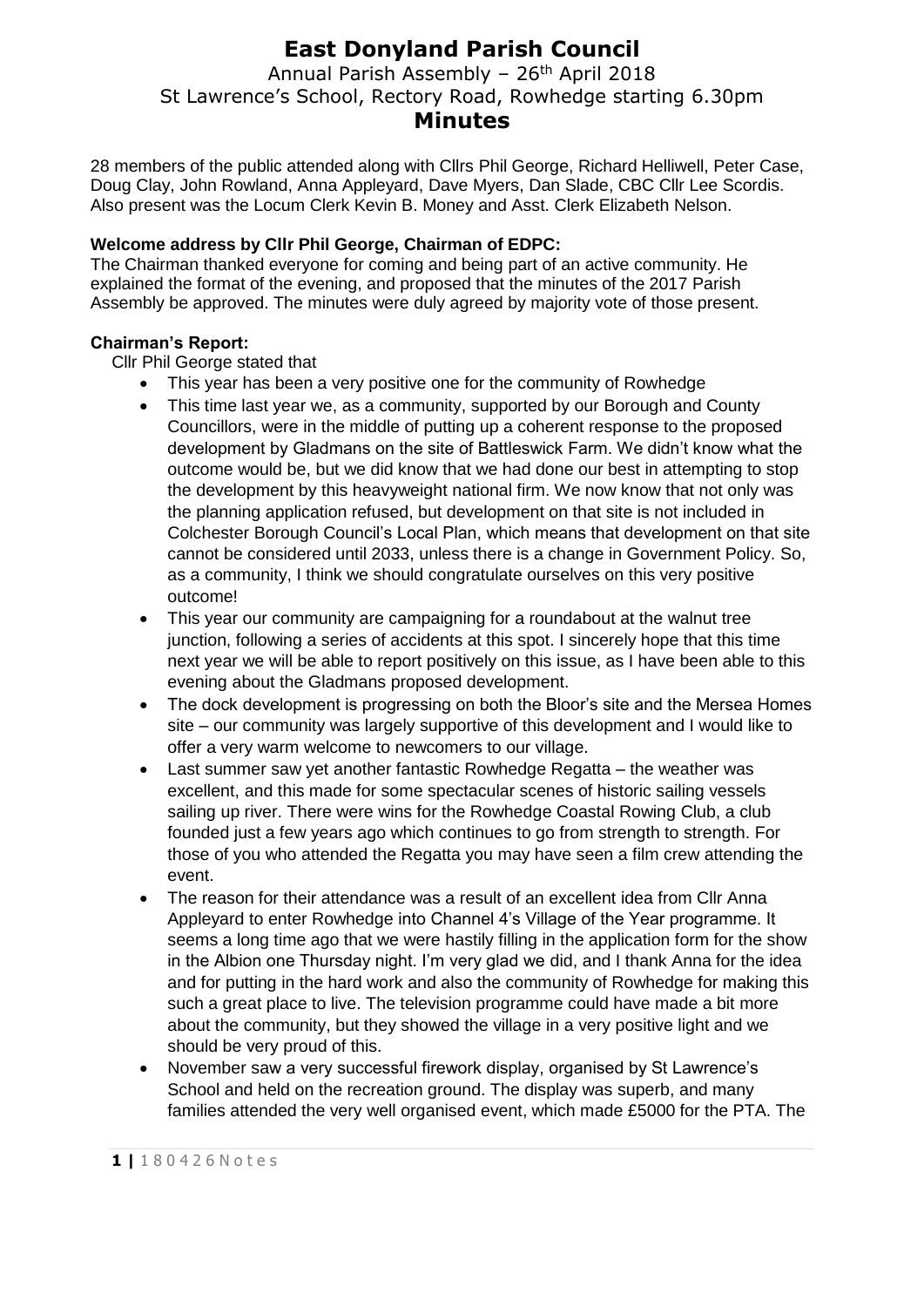Annual Parish Assembly - 26<sup>th</sup> April 2018 St Lawrence's School, Rectory Road, Rowhedge starting 6.30pm **Minutes**

school also organised another great Strawberry fair back in June of last year, raising money for the under 5s.

- So, I would like to thank everybody involved in these highlights from the past year and long may these great events continue!
- Local Elections take place next week and I would like to wish our Borough Councillors good luck. They do a great job and we are lucky that they take such a great interest in Rowhedge and support us at Borough Council.
- Elections for Parish Councillors will take place in two years' time I know it seems a long way off, but they will come around soon enough. If anyone is interested in becoming a Parish Councillor, then please give it some serious consideration over the next couple of years – it would be great to have more candidates that the 9 seats on the council. It is a privilege to serve as a Parish Councillor and it is very rewarding, so if anyone is interested then feel free to have a chat with any of us or with Beth and Kevin in the office.
- Finally, I would like to thank Beth, Kevin and Nicki for all their hard work over the last year
- I would now like to hand over to Anna Appleyard to give a report from the Finance and Personnel Committee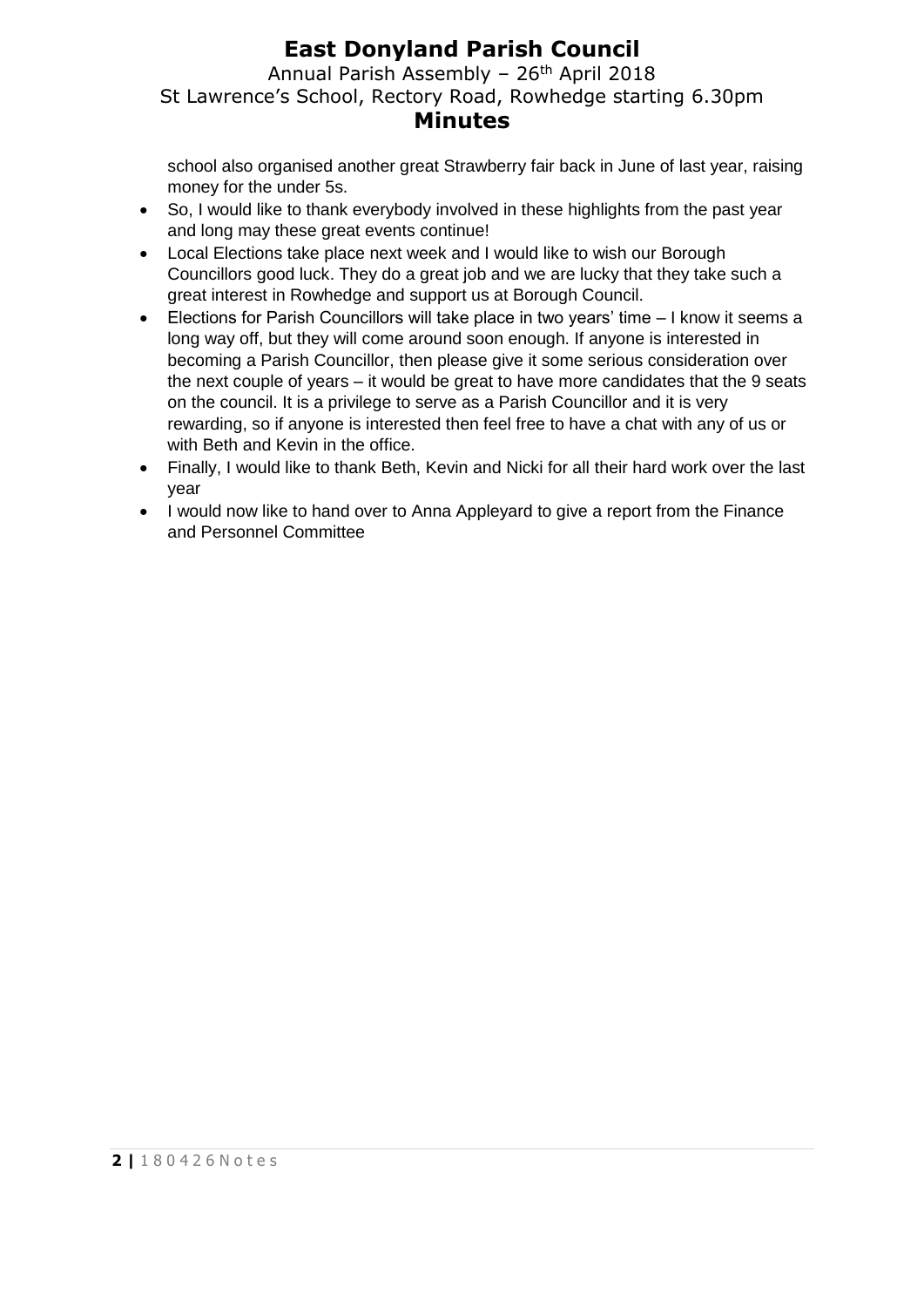Annual Parish Assembly - 26<sup>th</sup> April 2018 St Lawrence's School, Rectory Road, Rowhedge starting 6.30pm **Minutes**

#### **Parish Council Financial Update:**

As Chairman of the Finance & Personnel Committee, using figures taken from the unaudited draft accounts for EDPC for the year 01.04.17 to 31.03.18. The full accounts will be published for public scrutiny once they have been finalised and agreed:The precept (parish tax) collected for the Council by Colchester Borough Council for the financial year 2017-18 was £53,875. Additional income was £11,937, giving total receipts of £65,812. That income was made up as follows:

£4692 Local Council Tax Support grant: £48 interest received: £625 rents received £3326 burial income: £1245 moorings income: £2001 Other Donations received and miscellaneous Income Total payments for the year were £63254, giving a closing balance of £70214 general reserves. This represents a total increase of £2558 from the opening 2017 balance.

In January 2018 EDPC resolved that the Council tax Band "D" per household for the financial year 01.03.18 to 31.03.19 should not be increased. However, with the Precept not increasing and the combination of CBC decrease in Localism funding and the decrease in government funding for Parish Councils, the current budget forecast for 2018-19 is that about £4,000 will be taken from reserves for the required planned expenditures.

The management of the Council's financial accounts is done by the Responsible Financial Officer

EDPC has had an internal and external audit and confirmed that the Council has sound financial management practices in place, which means that the council has certainty and clarity regarding its financial position and are able to plan and make decisions more easily as a result.

#### **Parish Council Maintenance Update:**

After another positive year and the added resource of the Rowhedge village page which has proven to be very useful to us all we have been able to achieve so much. We have received good feed back and trying to act on it. Posts were created about the bins on the quay which need to be changed, we hope to have them updated by the regatta.

Dog poo is always a problem, not just in Rowhedge, its great that a lot of people are taking an active role to help find a solution.

The footpath group is another asset, people taking control to keep the paths clear for everyone.

The Heath Rd garden, lovely and positive with volunteers helping to keep the area tidy. We have built up a good set of people looking after things, we can always use more hands to help with keeping Rowhedge at it's very best, so if you would like to help in any way, please get in touch with the people in the office or go on the Rowhedge Village facebook page.

#### **Community Awards:**

The Chairman explained that these awards were set up to recognise positive contributions to the community, and that this year the Council is making Five awards. These awards were reintroduced four years ago, and are a celebration of what people in our community do for one another.

Cllr Phil George read out the following list of nominees with a testimonial for each person, detailing the reasons for their nomination:

- Emma Lawrence
- **3 |** 1 8 0 4 2 6 N o t e s